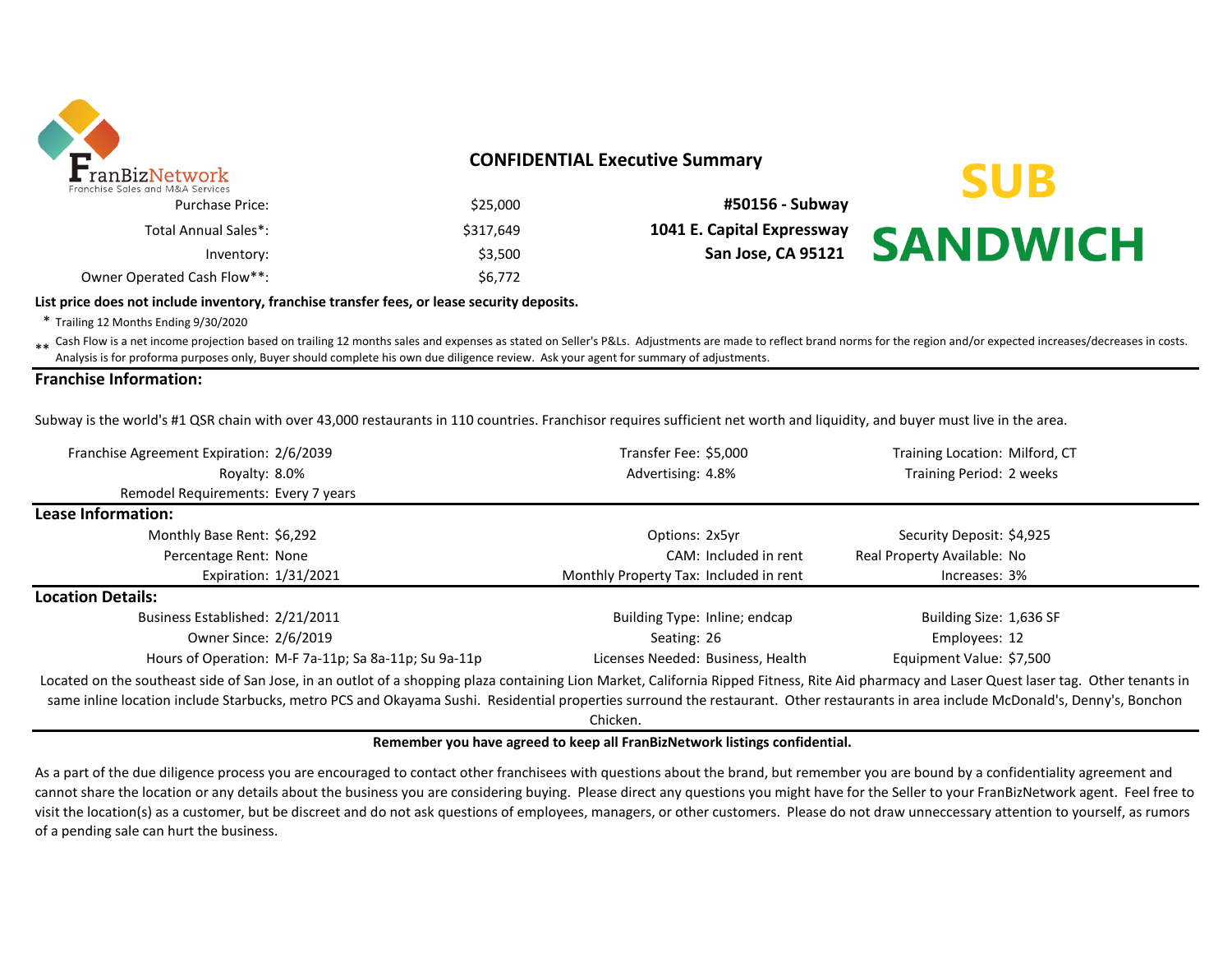

# **SUB SANDWICH**

### **MONTHLY SALES**

| #50156 - Subway |            |            |            |            |              |            |             |            |            |            |            |            |              |
|-----------------|------------|------------|------------|------------|--------------|------------|-------------|------------|------------|------------|------------|------------|--------------|
|                 | <b>Jan</b> | Feb        | <b>Mar</b> | Apr        | <b>May</b>   | June       | <b>July</b> | <b>Aug</b> | <b>Sep</b> | Oct        | <b>Nov</b> | <b>Dec</b> | <b>TOTAL</b> |
| 2017            | \$36,509   | \$35,056   | \$44,813   | \$41,100   | \$43,334     | \$44,117   | \$40,716    | \$40,473   | \$39,759   | \$39,831   | \$35,010   | \$35,052   | \$475,769    |
| 2018            | \$35,991   | \$37,320   | \$40,916   | \$39,536   | \$41,376     | \$38,156   | \$37,669    | \$36,066   | \$37,127   | \$39,073   | \$32,936   | \$33,135   | \$449,301    |
| \$ +/-          | (5518)     | \$2,264    | ( \$3,897) | (51, 564)  | (\$1,957)    | ( \$5,961) | ( \$3,047)  | ( \$4,406) | ( \$2,631) | (5757)     | ( \$2,074) | (51,918)   | ( \$26,468)  |
| $% +/-$         | $-1%$      | 6%         | $-9%$      | $-4%$      | $-5%$        | $-14%$     | $-7%$       | $-11%$     | $-7%$      | $-2%$      | $-6%$      | $-5%$      | $-6%$        |
|                 |            |            |            |            |              |            |             |            |            |            |            |            |              |
| 2018            | \$35,991   | \$37,320   | \$40,916   | \$39,536   | \$41,376     | \$38,156   | \$37,669    | \$36,066   | \$37,127   | \$39,073   | \$32,936   | \$33,135   | \$449,301    |
| 2019            | \$33,728   | \$33,544   | \$41,097   | \$39,180   | \$39,720     | \$41,040   | \$37,616    | \$31,744   | \$34,474   | \$36,815   | \$33,176   | \$28,507   | \$430,641    |
| $s +/-$         | (52, 263)  | ( \$3,776) | \$182      | ( \$356)   | (\$1,656)    | \$2,884    | (553)       | (54, 322)  | ( \$2,653) | ( \$2,259) | \$240      | (54, 628)  | ( \$18,660)  |
| $% +/-$         | -6%        | $-10%$     | 0%         | $-1%$      | -4%          | 8%         | 0%          | $-12%$     | $-7%$      | $-6%$      | 1%         | $-14%$     | $-4%$        |
|                 |            |            |            |            |              |            |             |            |            |            |            |            |              |
| 2019            | \$33,728   | \$33,544   | \$41,097   | \$39,180   | \$39,720     | \$41,040   | \$37,616    | \$31,744   | \$34,474   | \$36,815   | \$33,176   | \$28,507   | \$430,641    |
| 2020            | \$31,762   | \$31,763   | \$23,578   | \$15,210   | \$20,385     | \$21,887   | \$24,282    | \$25,544   | \$24,741   | \$0        | \$0        | \$0        | \$219,152    |
| $5 +/-$         | (51,966)   | (51,781)   | (517,519)  | (\$23,970) | ( \$19, 335) | (\$19,153) | (\$13,334)  | (56,200)   | (59, 733)  |            |            |            | ( \$112,992) |
| $% +/-$         | $-6%$      | $-5%$      | $-43%$     | $-61%$     | $-49%$       | $-47%$     | $-35%$      | $-20%$     | $-28%$     |            |            |            | $-34%$       |